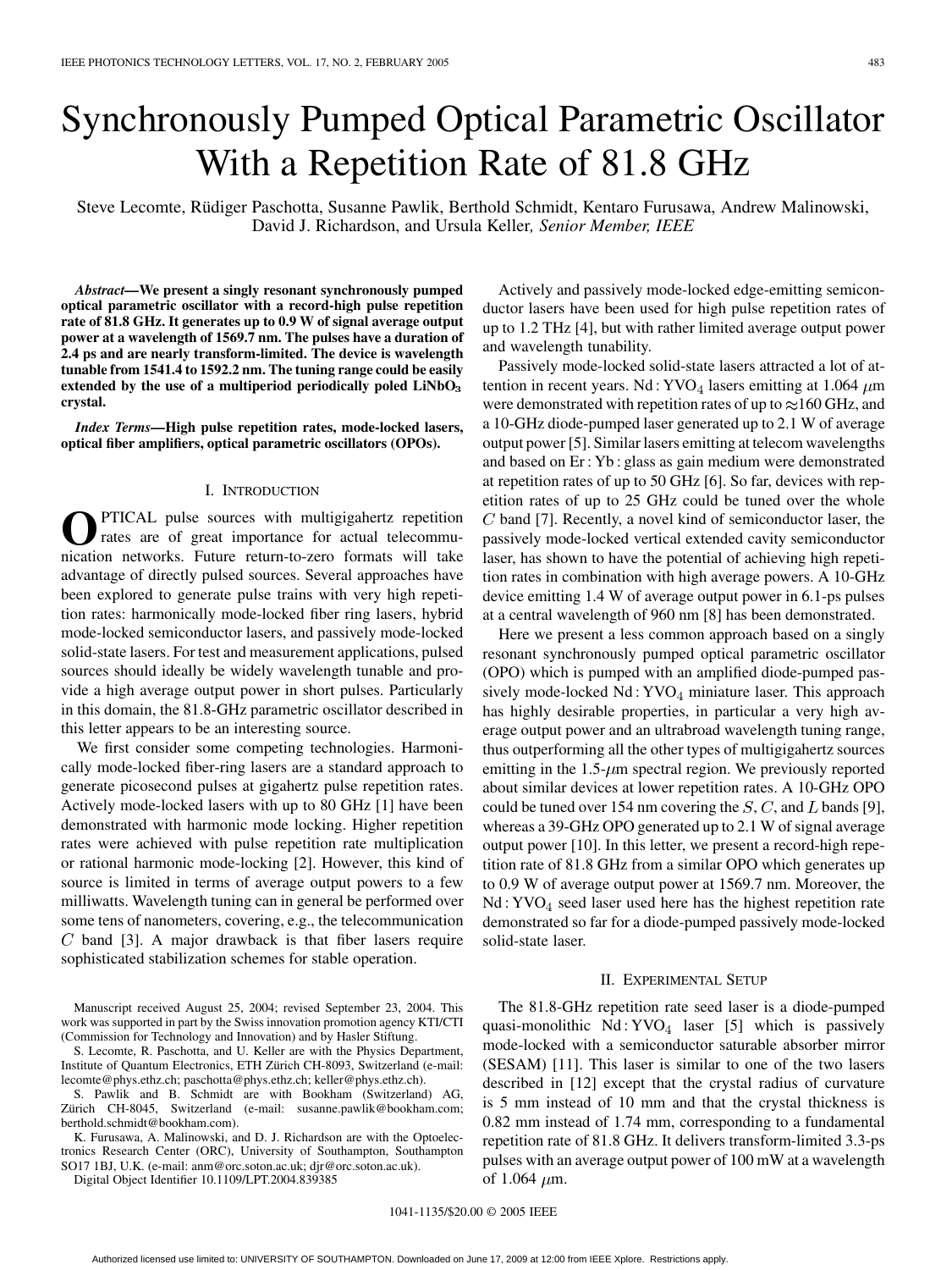The main challenge in operating a multigigahertz OPO is to overcome the pump threshold. Because state-of-the-art passively mode-locked  $Nd: YVO<sub>4</sub>$  lasers [[12\]](#page-2-0) do not provide sufficient power, we used a seed laser optimized for short pulses, the output of which we subsequently amplify with an efficient Yb-doped fiber amplifier. The fiber amplifier was end-pumped with a fiber-coupled 24-W 915-nm diode. The  $\approx$ 4.5-m-long step-index Yb-doped large mode area fiber has a core diameter of 30  $\mu$ m (NA = 0.06) and a D-shaped inner cladding with a diameter of 300  $\mu$ m. The core was doped with 8000 ppm of Yb<sup>3+</sup> ions. An amplifier for high energy femtosecond pulses from a fiber oscillator [\[13](#page-2-0)] and a  $Q$ -switched fiber laser [\[14](#page-2-0)] were recently demonstrated using fibers of the same design. The duration and spectral width of the output pulses are unchanged during the amplification, as confirmed by experiments and calculations. The amplifier was saturated with a few milliwatts of coupled seed power and produced up to 9.8 W of average power. The beam was diffraction-limited ( $M^2 < 1.1$ ) and linearly polarized, as required for pumping the OPO, after a polarization controller placed before the amplifier.

The OPO has a 21-mm-long periodically poled  $LiNbO<sub>3</sub>$ (PPLN) crystal from Crystal Technology Inc., which is antireflection-coated for the pump, signal, and idler wavelengths. The poled grating period is 29.6  $\mu$ m and the crystal is kept at 180 $^{\circ}$ C in a homemade temperature-stabilized oven. To minimize the intracavity signal losses and to efficiently damp the idler wave, we use a singly resonant ring cavity [\[15](#page-2-0)]. The two curved cavity mirrors have a radius of curvature of 75 mm and are 96 mm apart, whereas, the two other mirrors are flat. The second curved mirror is the output coupler and has a transmission of 0.22% at the signal wavelength. The free-spectral range of the cavity is 629 MHz, corresponding to 130 pulses simultaneously circulating in the cavity, when pumped with a repetition rate of 81.8 GHz. Although this situation is reminiscent of harmonic mode locking, it does not introduce problems with supermodes [[16\]](#page-2-0) or timing jitter, as the timing of all circulating pulses is determined by the timing of the pump pulses. The advantage of a subharmonic cavity is to use a long nonlinear crystal to maximize the OPO gain and, therefore, to minimize the OPO threshold. The signal waist's radius in the PPLN crystal is 49.6  $\mu$ m, resulting in a focusing parameter  $\xi$  (ratio of the crystal length to the confocal parameter in the crystal) of 0.99. The pump beam is focused to a radius of 43  $\mu$ m, corresponding to a focusing parameter  $\xi_p$  of 0.90. We conservatively choose the signal and pump radii to avoid damage of the PPLN crystal. Fig. 1 shows a schematic of the experimental setup.

# III. RESULTS

With 6.1 W of available pump power incident on the PPLN crystal, 0.9 W of signal average power at a wavelength of 1569.7 nm is generated. The pulse length is 2.4 ps and the pulses are almost transform-limited. Fig. 2 shows the autocorrelation trace and the optical spectrum. The pump depletion reached 60% at full pump power. The signal round-trip losses were calculated by using the Manley–Rowe relation (corresponding to the photon-number conservation) to be 0.4%.



Fig. 1. Experimental setup. 81.8-GHz diode-pumped passively mode-locked Nd : YVO<sub>4</sub> laser, Yb-doped fiber amplifier, and OPO. HT: High transmission. HR: High reflectivity.



Fig. 2. (a) Measured autocorrelation (circles) of the signal pulses with 0.9-W average power. The pulse length is 2.4 ps, assuming a sech<sup>2</sup> shape (fit: dotted line). (b) Optical spectrum of the 81.8-GHz pulse train with 0.9-W average power taken with 0.08-nm resolution. The longitudinal modes with 81.8-GHz spacing are resolved.

With full pump power, the OPO oscillates for a cavity detuning range of several millimeters. In fact, we reached enough pump spectral intensity to overcome the continuous-wave (CW)